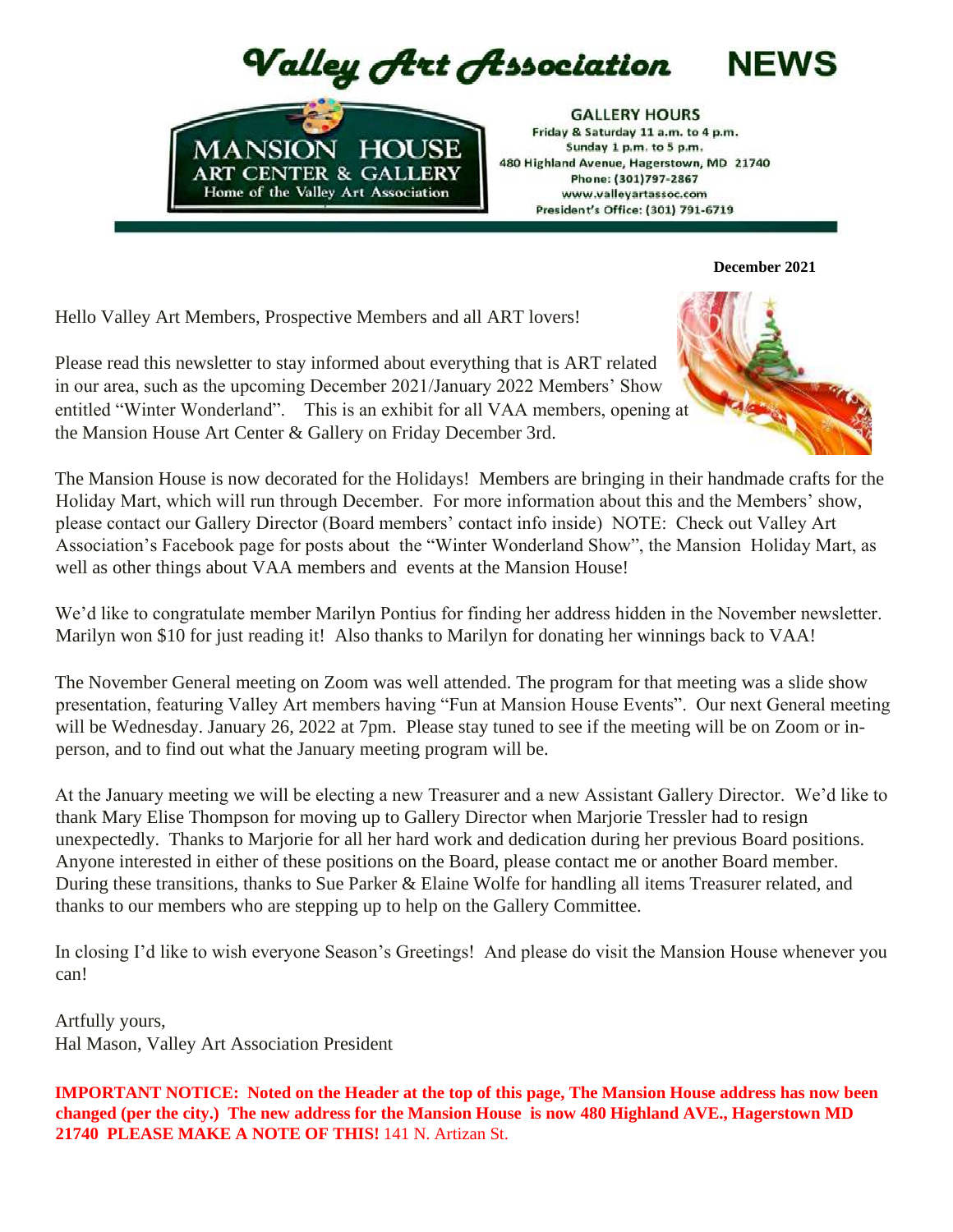## **The Annual VAA Holiday Mart Craft Sale is fast approaching!**

Opening: Friday November 19 Closing : Sunday January 2, 2022.

First day of drop off of crafts etc. is Tuesday Nov. 9 starting at 10am till 2pm. Please price all articles and make a list of each item you are bringing in. You can continue to bring in items the weekend of Nov. 12, 13, 14 with the official opening of the Holiday Mart Craft Sale, Friday Nov. 19, and again ending Sunday Jan. 2, 2022.

## **NEW THIS YEAR!!!** There will be a bin on a table for small and seasonal shrink wrap

painting/prints/photography for use during the Holiday Mart Craft Sale. Please make a list of any items for this bin and leave for the gallery director.

**ALSO NEW:** The bin on the library book case is there for ALL North Gallery Shows. Members can show shrink wrap items FREE during each month of North Gallery Theme shows . Please make a list of all shrink wrap paintings/ prints/photography, etc., with your name, contact info and prices, etc. for the binder in the North Gallery.

# **2021-2022 North Gallery Shows**

Valley Art Association presents "Winter Wonderland", an exhibit by members at the Mansion House Art Center & Gallery, 480 Highland Ave. (City Park), Hagerstown, MD. The show runs from December 3, 2021 to January 30, 2022. Mansion House hours are Fridays & Saturdays 11am-4pm and Sundays 1pm-5pm. Admission is Free. [www.valleyartassoc.com](http://www.valleyartassoc.com/) 301-797-2867

*Additional note: Mansion House Sitters can contact Donna Mason if they need a review of any Mansion House sitting procedures.*

| <b>Month</b>                               | Title/Exhibitor           | <b>Drop Off Dates*</b>     | Opening                    | Closing                  | <b>Pick Up Date*</b>    |
|--------------------------------------------|---------------------------|----------------------------|----------------------------|--------------------------|-------------------------|
| <b>December</b><br><b>2021January 2022</b> | <b>Winter Wonderland</b>  | November 26-28             | December 3                 | <b>January 30, 2022</b>  | <b>January 30, 2022</b> |
| February 2022                              | <b>Recipe for Romance</b> | <b>January 28-30, 2022</b> | <b>February 4.</b><br>2022 | <b>February 27, 2022</b> | <b>February 27-2022</b> |

• *\*Drop off and Pick Up Dates may be subject to change. Please check the above list for any updates as shows approach.*

#### **2021 ART IN THE HALLWAY Meritus Health Center**

| <b>Month</b> | <b>Name</b>               |
|--------------|---------------------------|
|              | December   Denny Bingaman |

# **Member News and Activities**

**Members, if you haven't paid your dues that were due in July 2021, please do so as soon as you can, so that you will continue receiving your newsletter 10725 Oak Forest Dr. and so that you can participate in upcoming Valley Art events, such as the Mansion House members' shows in the North Gallery. In addition, as a member you can be featured on VAA's Facebook page**

**https://www.facebook.com/ValleyArtAssociation.Hagerstown.Md as " member of the month". Or you can have any other information posted about your outside art exhibits, classes and other art activities. Just contact VAA's Facebook editor, Jen Martin. (see inside for her contact info).**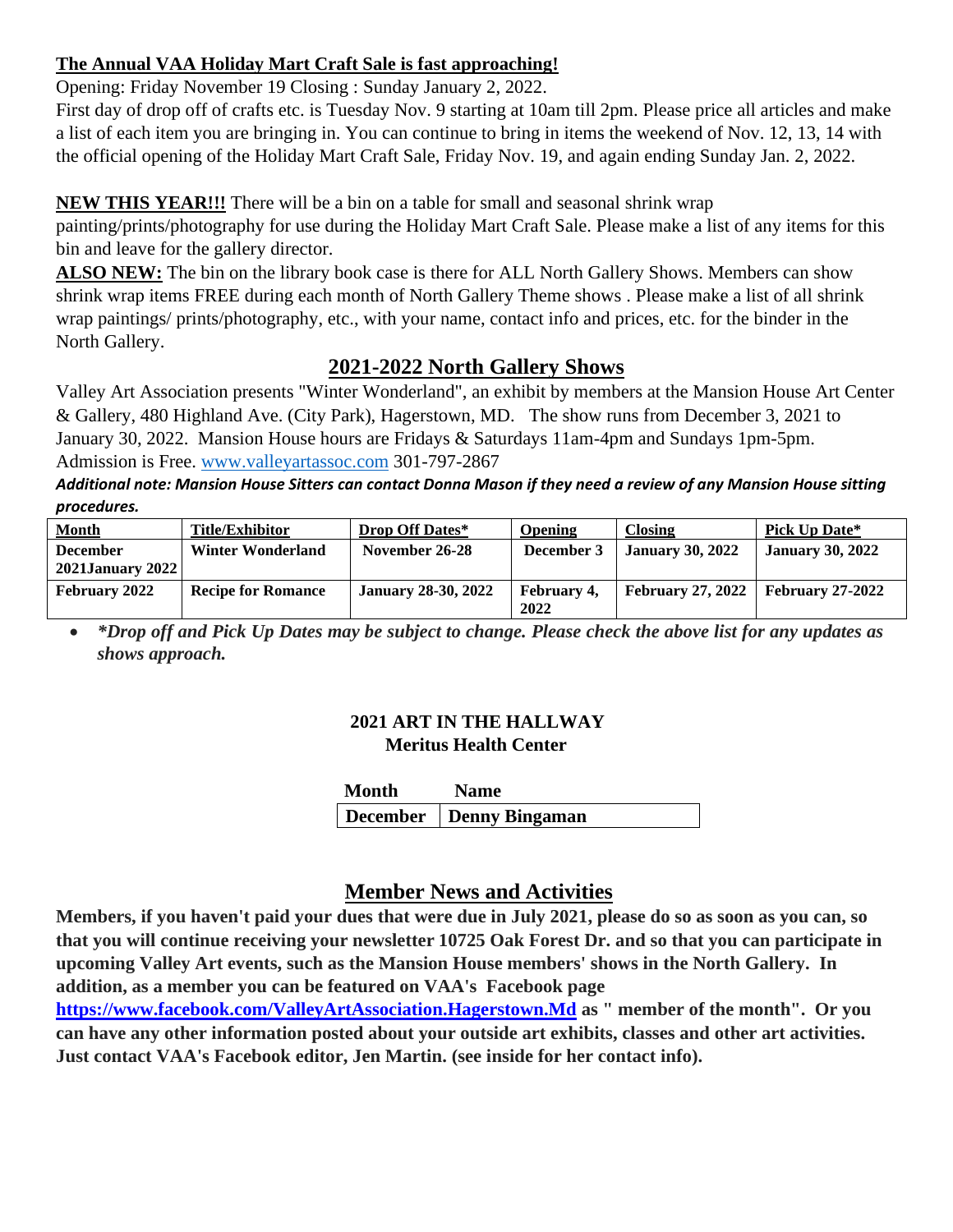## **Christkindl Market, Hagerstown – Friday, December 10th 3-8pm and Saturday December 11th 10am-4pm**

Anyone interested in participating, visit their website at **https://christkindlmarkthagerstown.com** or contact Monika Wertman at 301-693-3021 or **[www.wertmanphotography.net.](http://www.wertmanphotography.net/)**

### **Publicity News—VAA Partners with Hagerstown Hopes**

VAA and Hagerstown Hopes are joining forces to highlight and support the local arts community! Much like our own featured artist page on Facebook, Hagerstown Hopes has generously offered to feature individual artists as well as illustrate our monthly, North End Gallery Exhibit and theme for monthly shows, explain a little about VAA, and promote the Mansion House Art Gallery on their social media pages! If artists want to get involved, they can reach out to Hagerstown Hopes liaison Brian Hose at **bhose@hagerstownhopesmd.org** for a feature including a short biography and photos of the work being shown in the North Gallery as well as the Mansion House!

## **FIGURE-DRAWING:**

Figure-Drawing sessions are scheduled for THURSDAYS, from 10 AM to 1 PM, through December at the Mansion House. Professional models, shared model fees only. No instruction. Dates for December are the 2nd, 9th, 16th and 30th. Sessions have been scheduled for January - March, 2022. Contact Elaine Wolfe at **valleyartinfo@gmail.com** or call 304-261-9583 (no text).

**DC Art Models Collective:** Online sessions are detailed through their website **dcart-modelcollective.com** Professional models, options include custom private sessions.

**The New Masters Academy:** Great resource for photographs of models. The website is **http://www.nma.art/.**

## **WORKSHOPS AND CLASSES:**



 **Scott Royston and Michael Davis Workshops**

**Marjorie Tressler: painting classes at the Mansion House on Mondays** For details and to register for classes, please contact Marjorie for details at **marjorietressler@comcast.net** or call 717-762-6791.

**Pewter Casting and Mold-Making** - Beginning in January, on January 20, February 17 and March 24, Brendan Rich will hold hands-on workshops at the Mansion House. These will be on the various methods of pewter casting and on methods of producing molds for these castings, using historical techniques. 10 AM to noon. Limited to 10 individuals, materials are provided. \$25. To register or for further details, contact Elaine Wolfe at **valleyartinfo@gmail.com** or call 304-261-9583.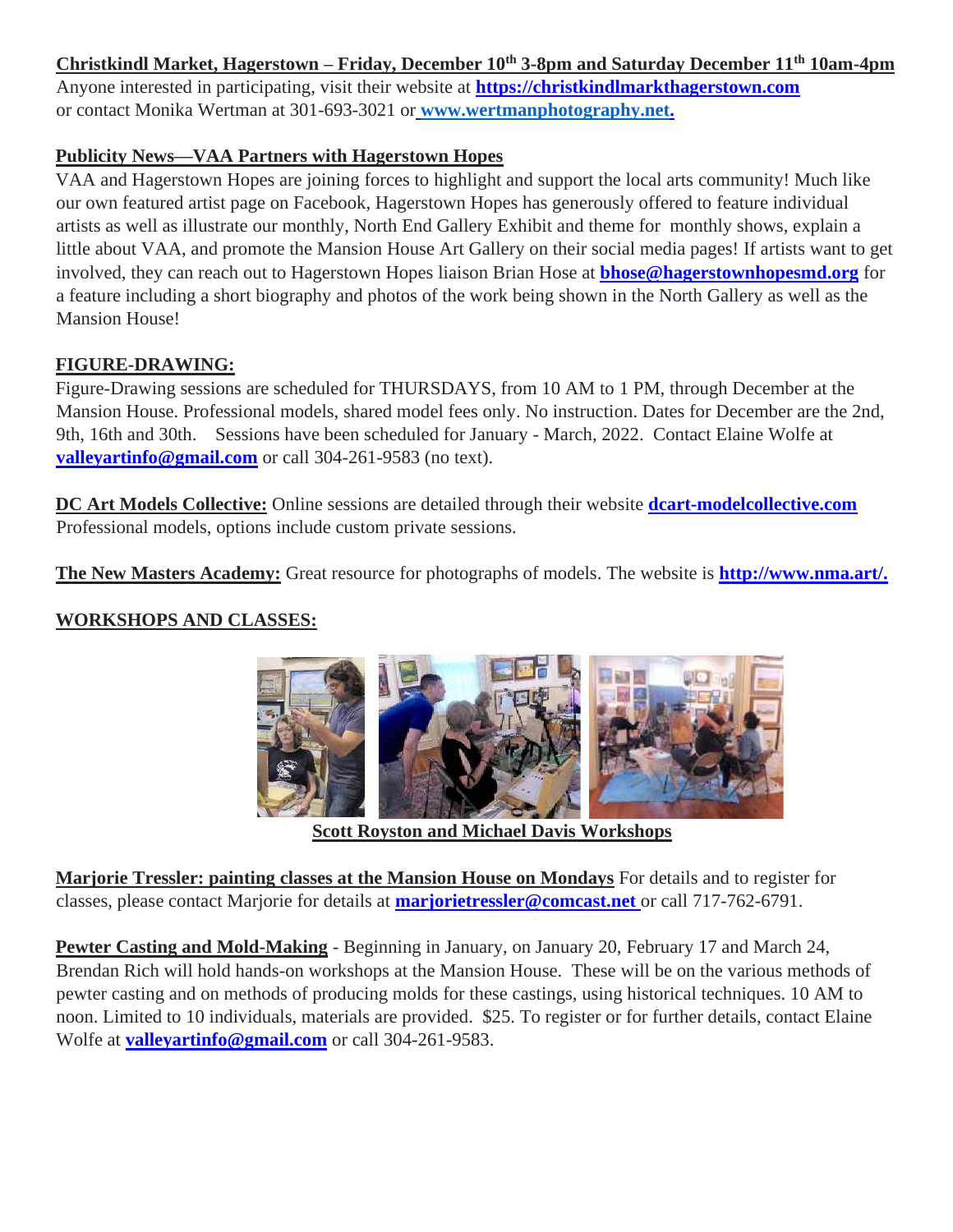## **Pam Wenger Quick Sketch Portrait in Watercolor Workshop**

One day workshop with Pam Wenger. Her website is **www.pamwenger.com** The workshop will be held at the Mansion House on March 17, 10:30 - 4:30. Cost \$75 for VAA and Museum members and \$85 for nonmembers. Lunch is provided. A full class description with details will be emailed to the membership shortly. To register or if you have any questions, contact Elaine Wolfe at **valleyartinfo@gmail.com** or call 304-261- 9583 (no text).

#### **Washington County Museum of Fine Arts Classes**

For Art Class Schedule and Registration, click here:**wcmfa.org/learn/classes/** To register for events, you may contact the Museum on-line, by calling (301) 739- 5727, or via email at **info@wcmfa.org.**

#### **Hans Guerin and Beth de Loiselle Skilled teachers of the Schuler School of Fine Arts**

Offering Online Mentoring: see their websites for details **athansguerin.com** and **bethed-loiselle.com** 

## **EXHIBITIONS:**

## **David Bottini at the Bridge Gallery in Shepherdstown, WV**

Beautiful solo show from November 19 through January 1, 2022, with artist's reception on Saturday, December 4th, from 3 PM to 6 PM, at the Bridge Gallery, 8566 Shepherdstown Pike, 304-876-2300. Open Wednesday through Friday, 12 - 5, Saturday 12 - 6, Sunday 12 - 3, or by appointment. The Bridge Gallery website is **bridgegalleryandframing.com** and has a lovely presentation about this show or also, please see David Bottini's website at **www.forgabriel.com**.

#### **Schuler School Holiday Exhibition**

Hans Guerin invites you to the Schuler School in person or online at **schulerschool.com** for their Holiday Exhibition. They are proud to host this excellent collection of paintings, drawings and sculpture from our faculty, alumni and invited artists. There will be a reception on Saturday and Sunday, December 4th&5th 2-5:30pm. The show will continue until December 17th. They hope to see you at the historic Schuler studio in Baltimore, 7 East Lafayette Avenue, phone 410-685-3568 or email **schulerschool@gmail.com**.

#### **Dee Henry - Guest Artist at 42 West Arts Gallery in Waynesboro, PA**

The gallery website - 42westarts.com - shows a lovely photograph of Dee with painting. This show runs through December. Gallery hours are Friday, 5 - 8, and Saturday 10 - 4, and on Wednesdays 12 - 3, on days when classes take place: call 717-749-437 to check if open on Wednesdays.

## **Pam Wenger in "Faces and Places" at Gallery 50 in Waynesboro, PA**

She has thirty watercolors in a group show at Gallery 50, 50 W. Main Street in Waynesboro. The show will run through April, 2022. Gallery hours are Friday, 5 - 8 PM, and Saturday from 11:30 to 2:30.

## **37th Annual Exhibition Miniature Art 2021 Council for the Arts**

Showing through November 6th at 103 N. Main Street, Chambersburg, PA. Wednesday/Thursday 12 - 5 PM, Friday 12 - 6 PM, and Saturday, 10 AM - 2 PM. Valley Art members have work in this show too!

## **The Museum of Shenandoah Valley, Winchester, VA**: Go to **visit@themsv.org**

**National Geographic Photo Ark** An inspiring traveling exhibition that showcases this important project. At the MSV from September 25, 2021, through February 13, 2022, Photo Ark features more than 40 of Sartore's most compelling images and provides visitors with the unique opportunity to come face to face with animals from the Photo Ark project.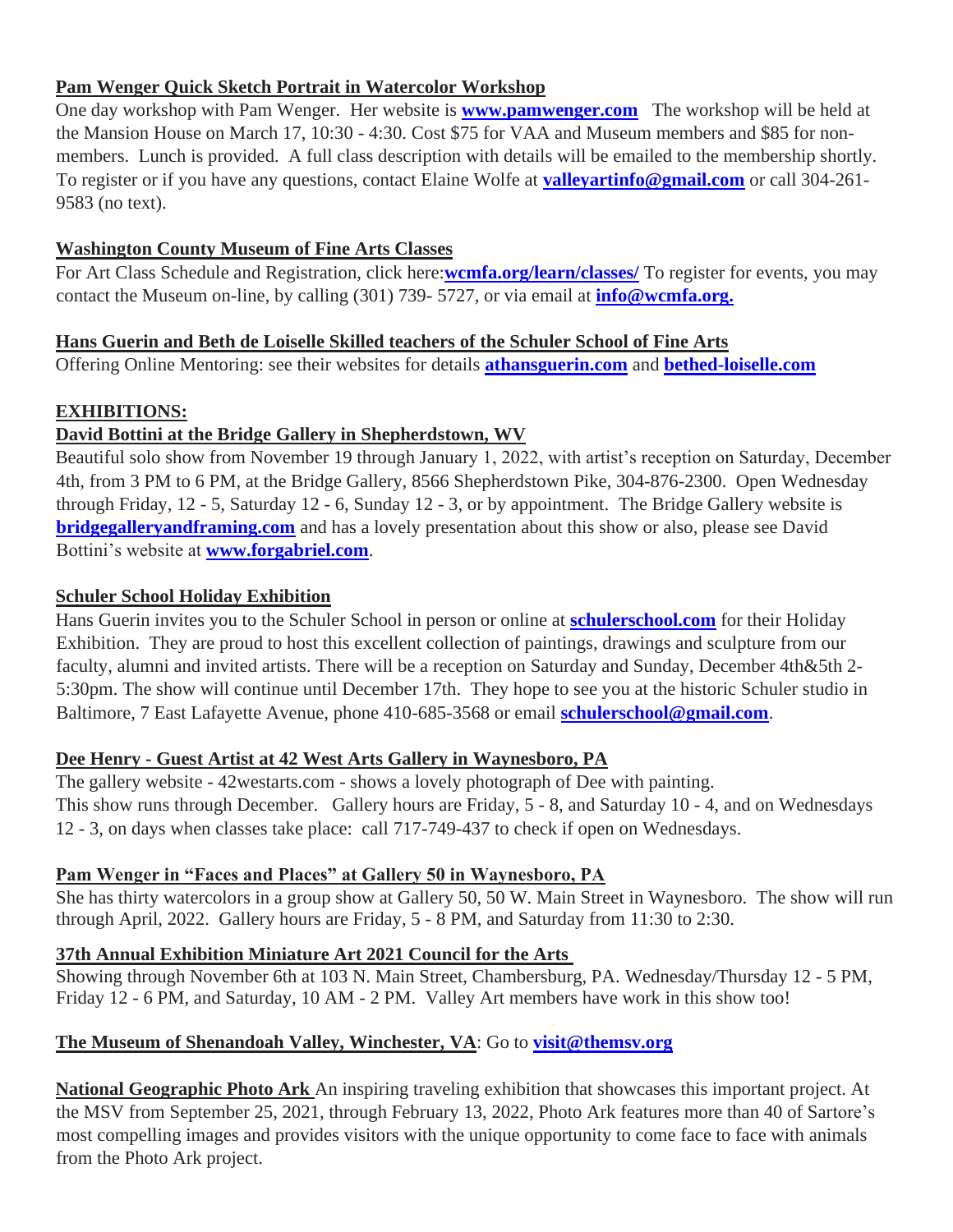#### **Washington County Museum of Fine Arts, Hagerstown, MD**

"The Secret Paris of the 1930's: Vintage Photographs by Brassai" Opening on November 14, through January 30, 2022. Especially in these times of restricted travel, enter the atmospheric world captured in Brassai's photographs of the Parisian life - in the streets, the dance halls, the bars, the places and corners - the heartbeat of the city.

#### **Van Eyck to Mondrian**

At the Morgan Library, in New York City, through January 23, 2022: 300 years of collecting in Dresden, showing works from the graphic collections of the Kupferstich-Kabinett , and including Jan Van Eyck's "Portrait of an Older Man" (ca. 1435-1440). This is the sole venue for this show.

## **Dick Blick Icon on the VAA Web Page**

#### **DID YOU KNOW…?**

If you are buying art supplies from Dick Blick, and go to the Dick Blick web site by clicking on the Blick link on the VAA web site, VAA will receive a commission of 10% on your total order. There is no difference in cost to you, and it is "free" money to VAA. Blick pays this to VAA for the privilege of advertising on our web site. (Note that this payment will only occur when you use the VAA link; otherwise, Blick will not connect your order to VAA.)

Valley Art is now being added to the Cultural Trail. There will also be new plaques at locations around the park including at the Mansion House.

#### **Message from Our Historian: Roy Tressler**

I trust that you enjoyed a safe and memorable summer. Thanks to everyone for contributing to the VAA archives. The collection continues to grow and should make for interesting reading as well as being a source usable for local art-related research. The collection contains varied items such as photos, business cards & brochures, programs, bulletins, and magazine & newspaper clippings. All of this confirms that the VAA members are both talented and engaged with their community and art. Unfortunately, I have been having great difficulty obtaining printable notices or articles from our local newspaper. These difficulties are caused by multiple issues including lack of reliable delivery of the paper. The request from this corner is that you redouble your efforts in providing archival material. Thanks again my friends. Be well & hope to see you soon,

**Valley Art will now be featuring our members on Facebook! If you are interested in being the "Featured Valley Art Association Member" on Valley Art Association's Facebook page, have an album with up to a maximum of 5 photos of your work, or if you have any other information posted about your outside art exhibits, classes and other art activities, please email editor, JEN MARTIN at jenmartin72@outlook.com and she will be glad to work with you about your feature. Other VAA FB editors are : Sue Parker at scp2art@gmail.com, Carol Wilks at cawilks44@gmail.com, and John Mullican at johnnmullican@gmail.com. They are available to post other articles of interest to members on FB as well.** 

**Please visit our partner in the arts, the Washington County Arts Council, Inc. either in person at 34 S. Potomac St., Hagerstown, Md 21740, Phone number (301) 791-3132, <http://www.washingtoncountyarts.com/> [o](http://www.washingtoncountyarts.com/)r Washington County Arts Council, Inc. on Facebook.**